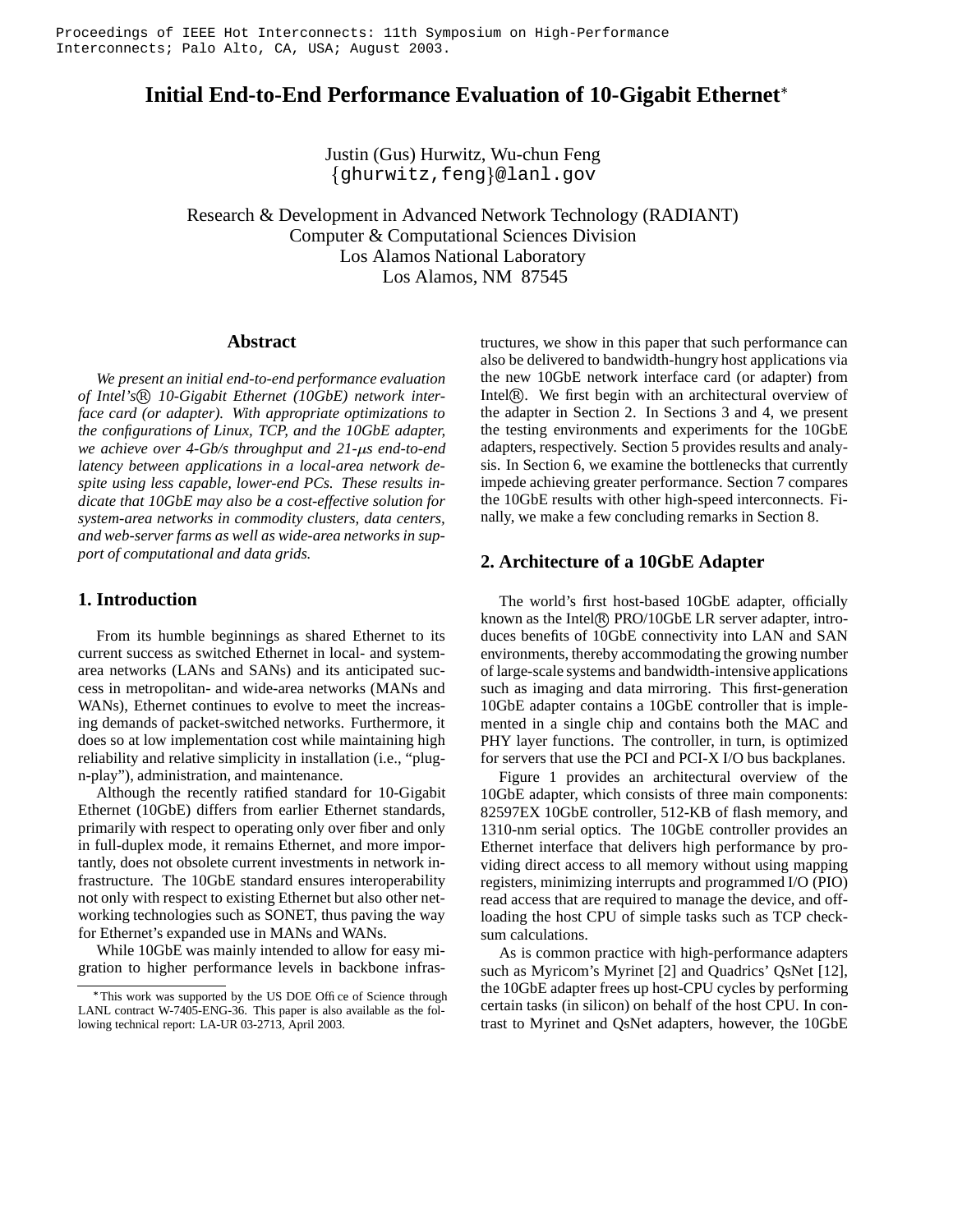

**Figure 1. Architecture of the 10GbE Adapter**

adapter focuses on host off-loading of certain TCP/IP tasks<sup>1</sup> rather than on RDMA and source routing. As a result, unlike Myrinet and QsNet, the 10GbE adapter provides a general-purpose solution to applications, a solution that does *not* require any modification to applications code to achieve high performance, e.g., over 4 Gb/s from application to application with an end-to-end latency near 20  $\mu$ s.

# **3. Testing Environments**

We evaluate the performance of the Intel 10GbE adapter in three different LAN/SAN environments:

- Direct single-flow between two computers connected back-to-back via a crossover cable,
- Indirect single-flow between two computers through a Foundry<sup>®</sup> FastIron<sup>TM</sup> 1500 switch,
- Multiple flows through the FastIron 1500 switch,

where the computers that host the 10GbE adapters are either Dell® PowerEdge<sup>TM</sup> 2650 (PE2650) servers or Dell PowerEdge 4600 (PE4600) servers.

Each PE2650 contains dual 2.2-GHz Intel Xeon<sup>™</sup>CPUs running on a 400-MHz front-side bus (FSB), using a ServerWorks® GC-LE chipset with 1 GB of memory and a dedicated 133-MHz PCI-X bus for the 10GbE adapter. Theoretically, this architectural configuration provides 25.6- Gb/s CPU bandwidth, up to 25.6-Gb/s memory bandwidth, and 8.5-Gb/s network bandwidth via the PCI-X bus.

Each PE4600 contains dual 2.4-GHz Intel Xeon CPUs running on a 400-MHz FSB, using a ServerWorks GC-HE chipset with 1 GB of memory and a dedicated 100-MHz PCI-X bus for the 10GbE adapter. This particular configuration provides theoretical bandwidths of 25.6-Gb/s, 51.2- Gb/s, and 6.4-Gb/s for the CPU, memory, and PCI-X bus, respectively.

In addition to the above hosts, we use a Foundry FastIron 1500 switch for both our indirect single-flow and multiflow tests. In the latter case, the switch aggregates GbE and 10GbE streams from (or to) many hosts into a 10GbE stream to (or from) a single host. The total backplane bandwidth (480 Gb/s) in the switch far exceeds the needs of our tests as each of the two 10GbE ports is limited to 8.5 Gb/s.

From a software perspective, all the above hosts run current installations of Debian Linux with customized kernel builds and tuned TCP/IP stacks. Specific kernels that we used include 2.4.19, 2.4.19-ac4, 2.4.19-rmap15b, 2.4.20, and 2.5.44. Because the performance differences between these various kernel builds prove negligible, we do not report the running kernel version in any of the results.

### **4. Experiments**

In this paper, our experiments focus on the performance of bulk data transfer. We use two tools to measure network throughput — NTTCP  $[11]$  and IPerf  $[6]$  — and note that the experimental results from these two tools correspond to another oft-used tool called netperf [9].

NTTCP and IPerf work by measuring the time required to send a stream of data. IPerf measures the amount of data sent over a consistent stream in a set time. NTTCP, a ttcp variant, measures the time required to send a set number of fixed-size packets. In our tests, IPerf is well suited for measuring raw bandwidth while NTTCP is better suited for optimizing the performance between the application and the network. As our goal is to maximize performance to the application, NTTCP provides more valuable data in these tests. We therefore present primarily NTTCP data throughout the paper. (Typically, the performance difference between the two is within 2-3%. In no case does IPerf yield results significantly contrary to those of NTTCP.)

To estimate the end-to-end latency between a pair of 10GbE adapters, we use NetPipe [10] to obtain an averaged round-trip time over several single-byte, ping-pong tests and then divide by two.

To measure the memory bandwidth of our Dell PowerEdge systems, we use STREAM [13].

To estimate the CPU load across our throughput tests, we sample /proc/loadavg at five- to ten-second intervals.

And finally, to better facilitate the analysis of data transfers, we make use of two tools, tcpdump [14] and MAG-NET [5]. tcpdump is commonly available and used for analyzing protocols at the wire level. MAGNET is a publicly available tool developed by our research team at Los Alamos National Laboratory.

# **5. Experimental Results and Analysis**

We begin our experiments with a stock TCP stack. From this starting point, we implement optimizations one by one to improve network performance between two identical Dell PE2650s connected via 10GbE.

The more common device and TCP optimizations result in little to no performance gains. These optimizations include changing variables such as the device transmit queue lengths and the use of TCP timestamps.

<sup>&</sup>lt;sup>1</sup>Specifically, TCP & IP checksums and TCP segmentation.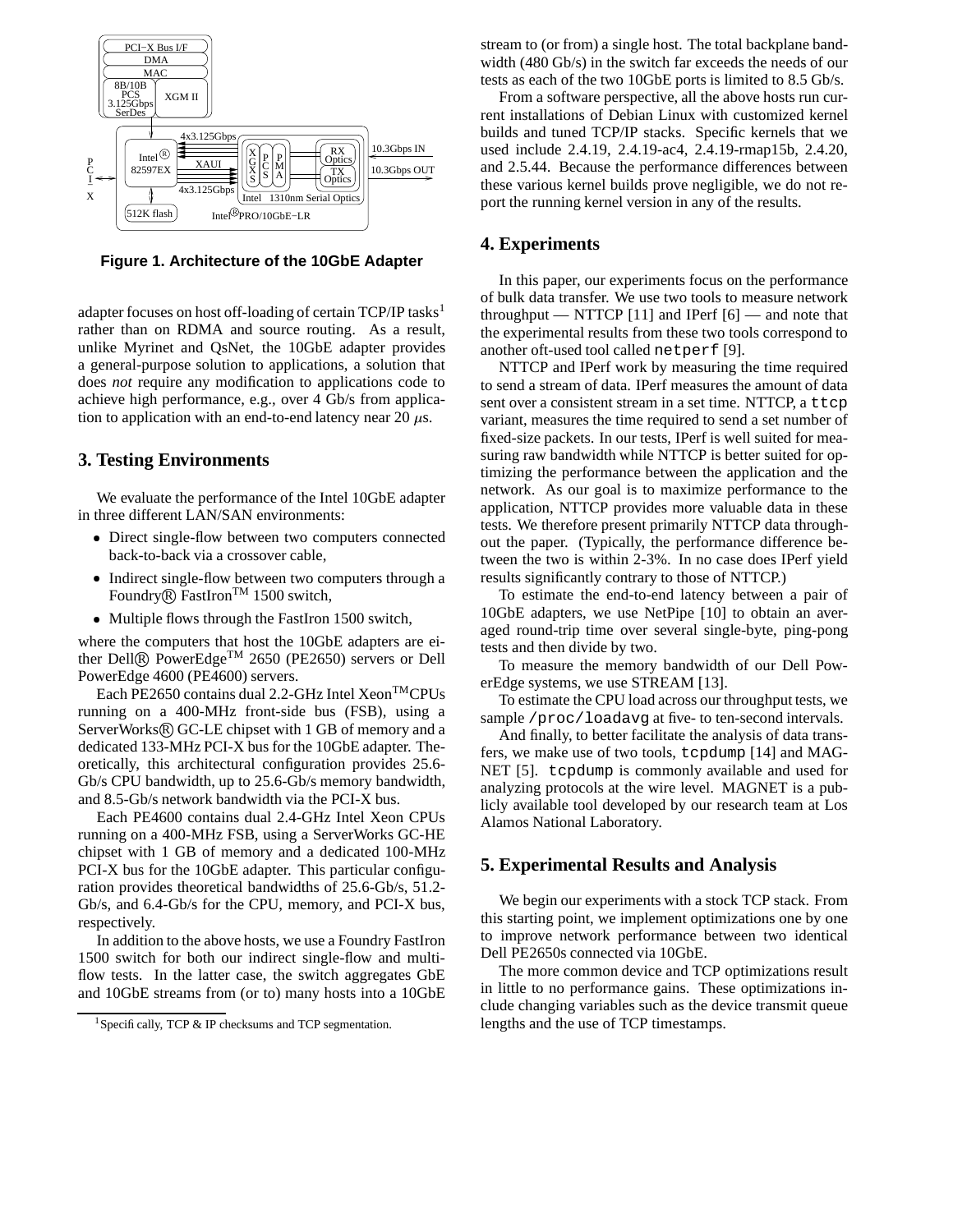We then tune TCP by calculating the ideal bandwidthdelay product and setting the TCP window sizes accordingly. Running in a LAN, we expect this product to be relatively small, even at 10GbE speeds. The latency is observed to be 21  $\mu$ s running back-to-back and 27  $\mu$ s running through the Foundry switch. At full 10GbE speed, this results in a maximum bandwidth-delay product of about 52 KB, well below the default window setting of 64 KB. At observed speeds, the maximum product is well under half of the default. In either case, these values are within the scope of the default maximum window settings. Minor performance increases may be had by increasing the default window settings to be equal to the maximum window settings.

As our immediate goal is to demonstrate the maximum possible performance across the 10GbE adapters so that it may be reproduced, we present our optimizations in a cumulative manner. Further analysis of the specific benefits of each optimization will be addressed in future work.

# **5.1. Baseline: Stock TCP with Standard MTU Sizes**

We begin with single-flow experiments across a pair of unoptimized (stock) Dell PE2650s using a standard 1500 byte MTU as well as a 9000-byte jumbo-frame MTU. In their stock configurations, the dual-processor PE2650s have a standard maximum PCI-X burst transfer size (controlled by the Maximum Memory Read Byte Count, MMRBC, register) of 512 bytes and run a symmetric multiprocessing (SMP) kernel. In each single-flow experiment, NTTCP transfers 32,768 packets ranging in size from 128 bytes to 16 KB at increments ranging in size from 32 to 128 bytes.

Figure 2 shows that using a larger MTU size produces 40-60% better throughput than the standard 1500 byte MTU. This result can be directly attributed to the additional load that 1500-byte MTUs impose on the CPU, e.g., interrupts every 1500 bytes instead of every 9000 bytes. Specifically, for 1500-byte MTUs, the CPU load is approximately 0.9 on both the send and receive hosts while the CPU load is only 0.4 for 9000-byte MTUs.

We observe bandwidth peaks at 1.8 Gb/s with a 1500 byte MTU and 2.7 Gb/s with a 9000-byte MTU. The sharp drops and jumps in bandwidth are addressed in Section 5.4.

### **5.2. Increasing the PCI-X Burst Transfer Size**

Although the default maximum PCI-X burst transfer size is 512 bytes, the 10GbE adapter supports a burst size as large as 4096 bytes. Thus, in these experiments, we increase the PCI-X burst transfer size (i.e., MMRBC register) to 4096 bytes. As shown in Figure 3, this simple optimization to the 10GbE hardware improves peak performance for a 9000-byte MTU to over 3.6 Gb/s, a throughput increase of 33% over the baseline case. With a 1500-byte MTU, increasing the burst size only produces a marginal increase in throughput, indicating that the burst size does not hinder performance with respect to smaller MTUs.



**Figure 2. Stock TCP: 1500- vs. 9000-byte MTU**



**Figure 3. 4096-byte PCI-X Burst Transfer Size**

The CPU load remains relatively unchanged from the baseline numbers reported above.

#### **5.3. Running a Uniprocessor Kernel**

With the optimization to the PCI-X burst transfer size in place, our next *counterintuitive* optimization is to replace the SMP kernel with a uniprocessor (UP) kernel. At the present time, the P4 Xeon SMP architecture assigns each interrupt to a single CPU instead of processing them in a round-robin manner between CPUs. As a result, the interrupt context code of the 10GbE driver cannot take advantage of a SMP configuration. Coupled with the additional cost of kernel locking, this currently results in UP kernels running faster than SMP kernels.

When switching from an SMP to UP kernel, Figure 4 shows that the average throughput for 9000-byte MTUs improves by approximately 20% (compared to Figure 3). For 1500-byte MTUs, both the average and maximum throughputs increase by nearly 20%.

In these tests, we observe that the CPU load was uniformly lower than in the SMP tests. This is primarily due to less time being spent by the CPU in a spin-locked state.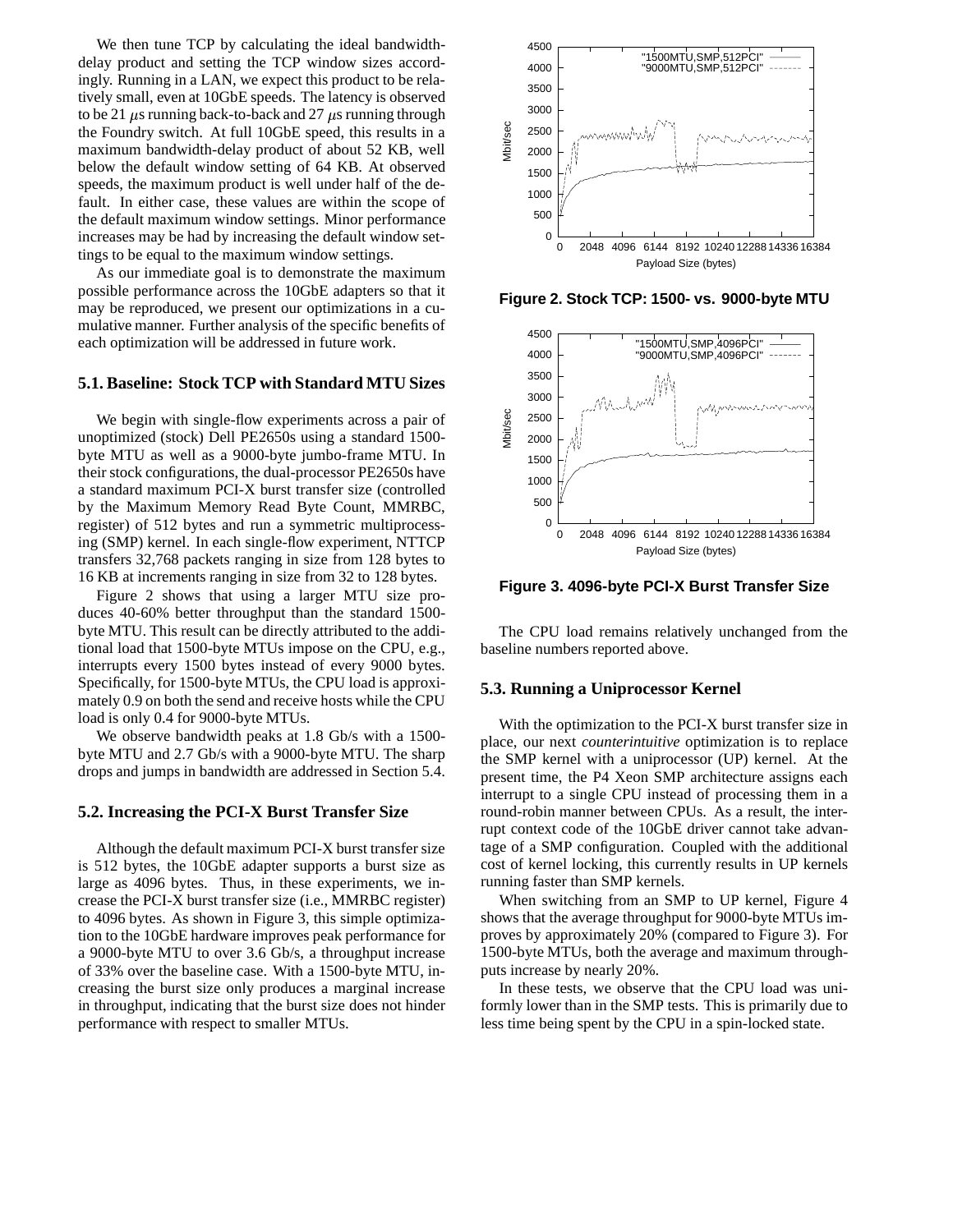

**Figure 4. Uniprocessor Kernel**

# **5.4. Memory Tuning**

In Section 5.1, we observed sharp decreases and increases in the throughput for the baseline case of a 9000 byte MTU. And although the frequency of the throughput changes decreased with each optimization that we made, the magnitude of the throughput changes increased sharply.

Using tcpdump, we trace the causes of this behavior to ineffecient window use by both the sender and receiver. To fully explain these causes requires a technical discussion that is beyond the scope of this paper. Briefly, the causes are a result of (1) a large  $MSS<sup>2</sup>$  relative to the ideal window size and (2) Linux's TCP stack keeping both the advertised and congestion windows MSS-aligned.<sup>3</sup>

On the receive side, the actual advertised window is significantly below the expected values from Section 5, e.g., 52 KB. This behavior is a consequence of Linux's implementation of the Silly Window Syndrome (SWS) avoidance algorithm [3]. Because the advertised window is kept aligned with the MSS, it cannot be increased by small amounts.<sup>4</sup> The larger that the MSS is relative to the advertised window, the harder it becomes to increase the advertised window.

On the sender side, performance is similarly limited because the congestion window is kept aligned with the MSS [1]. For instance, with a  $21-\mu s$  latency, the theoretical ideal window size for 10GbE is about 52 KB, as noted in Section 5. With a 9000-byte MTU (8948-byte MSS, with options), this translates to just under 6 packets per window. Neither the sender nor the receiver can transfer 6 complete packets; both can do at best 5 packets. This attenuates the ideal data rate by nearly 15%. The effect can be even more severe at lower data rates.

We partially overcome the first limitation by simply increasing the default socket buffer size. (Performance with the larger default socket buffers is discussed in the next section.) However, this is a poor "band-aid" solution. There should be no need to set the socket buffer to many times the ideal window size in any environment; in a WAN environment, setting the socket buffer too large can severely hurt performance. The low latencies and large MSS in LAN/SAN environments, however, undermine the conventional wisdom surrounding window settings.

Furthermore, this solution does not prevent the sender from being artificially limited by the congestion window. A better solution might take the form of modifications to the SWS avoidance and congestion-window algorithms to allow for fractional MSS increments when the number of segments per window is small.

We first ran into this problem when working with IP over the Quadrics interconnect. The problem manifested itself to a lesser extent due to the lower data rates of Quadrics QsNet (3.2 Gb/s). However, as latency decreases, bandwidth increases, and perhaps most importantly, MTU size increases, this problem will only exacerbate itself further.

#### **5.5. Peak Performance**

Figure 5 shows the performance for 1500-byte and 9000 byte MTUs with 256-KB socket buffer sizes. The peak bandwidth is 2.47 Gb/s with a 1500-byte MTU and 3.9 Gb/s with a 9000-byte MTU.



**Figure 5. Peak Performance, Standard MTUs**

We achieve better performance with non-standard MTU sizes. The peak observed bandwidth achieved with a 9000 byte jumbo-frame compatible MTU (Figure 6) is 4.11 Gb/s with an 8160-byte MTU.<sup>5</sup> With a larger MTU of 16000 bytes, we get similar peak bandwidth (4.09 Gb/s) but with a higher average.

Interestingly, the curve for the larger MTU shows typical asymptotic growth up to a point, at which time it falls, and then levels off. The analysis of our tests reveal that, as discussed in the previous section, the congestion window is artificially capping the bandwidth. In this particular case,

<sup>&</sup>lt;sup>2</sup>Loosely speaking, MSS = MTU – packet headers.

<sup>&</sup>lt;sup>3</sup> Linux is not unique in this behavior; it is shared by most modern TCPs. <sup>4</sup>The window is aligned by  $adv\_wnd = (\frac{avail\_wnd}{MSS}) * MSS$ . This rounds the window *down* to the nearest increment of MSS bytes.

<sup>&</sup>lt;sup>5</sup>8160-byte MTUs can be used in conjunction with any hardware that supports 9000-byte MTUs.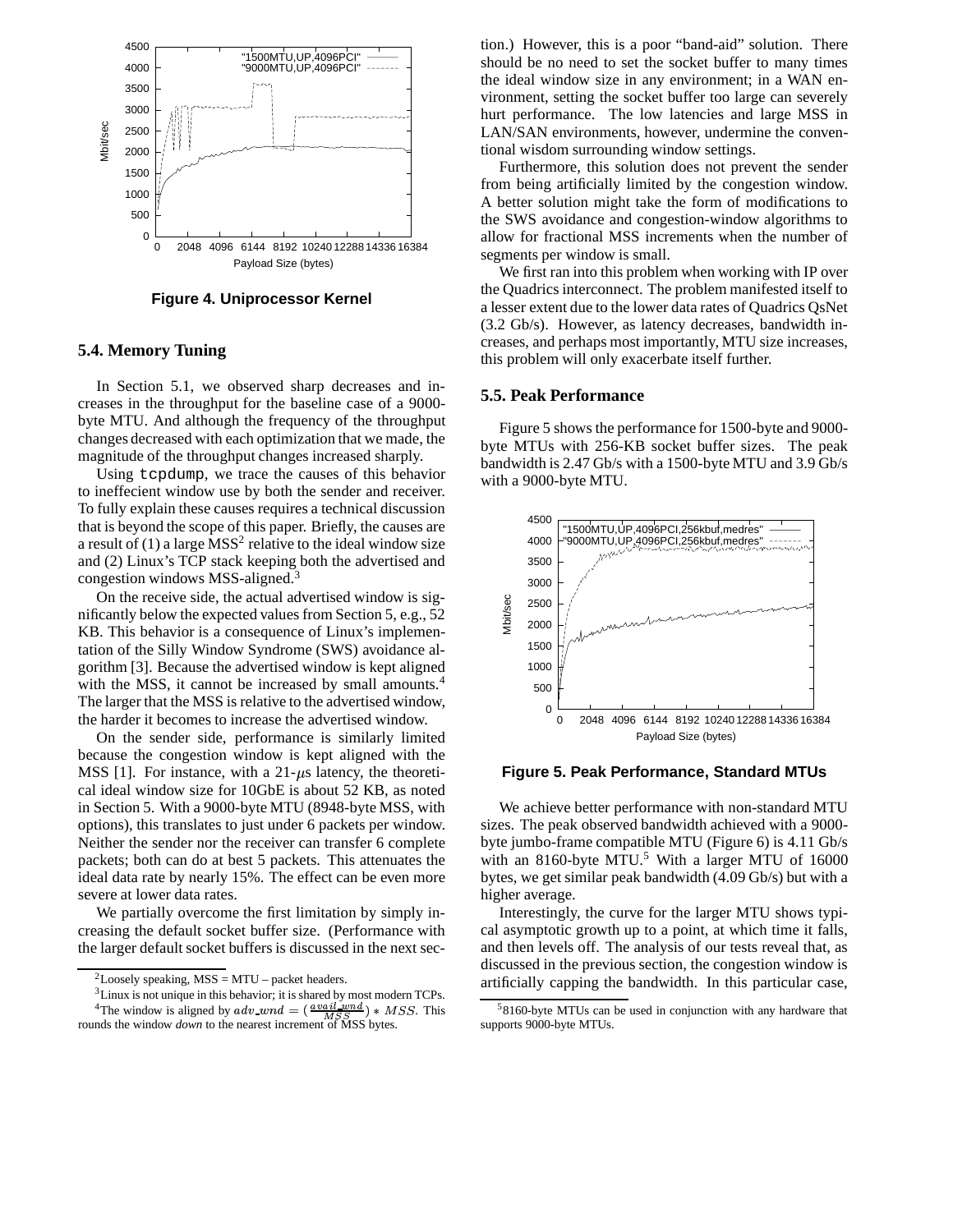the congestion window gets "stuck" at 2 segments. (As a point of reference, Figure 6 also labels the theoretical maximum bandwidths for Gigabit Ethernet, Myrinet [7, 8], and QsNet [12].)



**Figure 6. Peak Performance, Other MTUs**

# **6. Analysis of Performance Limits**

Given that the hardware based bottleneck in the Dell PE2650s is the PCI-X bus at 8.5 Gb/s, the peak throughput of 4.11 Gb/s is only about half the rate that we expect.

In all of our experiments, the CPU load remains low enough for us to believe that the CPU is not a primary bottleneck. This is supported by the fact that disabling TCP timestamps yields no increase in throughput: disabling timestamps gives the CPU more time for TCP processing and should therefore yield greater throughput if the CPU were a bottleneck.

It is possible that the inherent complexity of the TCP receive path (relative to the transmit path) results in a receive path bottleneck. In addition, while we have anecdotal evidence that the ServerWorks GC-LE chipset is capable of sustaining better than 90% of the PCI-X bandwidth it has not been confirmed. In short, both the TCP receive path and the actual PCI-X bus performance are potential bottlenecks. To evaluate both, we conduct multi-flow testing of the 10GbE adapters through our Foundry FastIron 1500 switch. These tests allow us to aggregate nearly 16 Gb/s from multiple 1GbE-enabled hosts to one or two 10GbEenabled hosts (or vice versa).

In the first set of tests, we transmit to (or from) a single 10GbE adapter. These tests identify bottlenecks in the receive path, relative to the transmit path, by multiplexing the processing required for one path across several machines while keeping the aggregated path to (or from) a single 10GbE-enabled Dell PE2650 constant. These results unexpectedly show that the transmit and receive paths are of statistically equal performance. Given the relative complexity of the receive path compared to the transmit path, we initially expect to see better performance when the 10GbE adapter is transmitting to multiple hosts than when receiving from multiple hosts. Previous experience provides a likely explanation for this behavior. Packets from multiple hosts are more likely to be received in frequent bursts than are packets from a single host, allowing the receive path to benefit from interrupt coalescing, thereby increasing the receive-side bandwidth relative to transmit bandwidth.<sup>6</sup>.

Multiplexing GbE flows across both 10GbE adapters yields results statistically identical to those obtained using a single 10GbE adapter. We can therefore rule out the PCI-X bus as a primary bottleneck. In addition, this test also eliminates the 10GbE adapter as a primary bottleneck.

Using the Dell PE4600s, we determine that memory bandwidth is not a likely bottleneck either. The PE4600s use the GC-HE chipset, offering a theoretical memory bandwidth of 51.2 Gb/s; the STREAM [13] memory benchmark reports 12.8-Gb/s memory bandwidth on these systems, nearly 50% better than that of the Dell PE2650s. Despite this higher memory bandwidth, we observe no increase in network performance. There are, unfortunately, enough architectural differences between the PE2650 and PE4600 that further investigation is required.

Thus, this (obviously) leaves the host software's ability to move data between every component in the system as the likely bottleneck. Given that the Linux kernel's packet generator reports a maximum total bandwidth of approximately 5.5 Gb/s(8160-bytes packets at approximately 88,400 packets/sec), the host software itself attenuates throughput by 3 Gb/s (i.e., 8.5 Gb/s - 5.5 Gb/s) and is the primary bottleneck toward achieving higher performance.

### **7. Putting the 10GbE Numbers in Perspective**

In this section, we discuss the actual performance that one can expect out of Gigabit Ethernet, Myrinet, and even QsNet (rather than the theoretical maximums shown in Figure 6) in order to provide a better reference point for the 10GbE results.

Our extensive experience with  $1 \text{GbE}$  chipsets<sup>7</sup> allows us to achieve near line-speed performance with a 1500-byte MTU in a LAN/SAN environment with most payload sizes. With additional optimizations in a WAN environment, similar performance can be achieved while still using a 1500 byte MTU.<sup>8</sup>

For comparison to Myrinet, we report Myricom's published performance numbers for their adapters [7, 8]. Using their proprietary GM API, sustained unidirectional bandwidth is 1.984 Gb/s and bidirectional bandwidth is 3.912 Gb/s. Both of these numbers are within 3% of the 2-Gb/s unidirectional hardware limit. The GM API provide latencies on the order of 6-7  $\mu$ s. To use this API, however, requires rewriting portions of legacy applications' code.

 $6$ This confirms results in [4], albeit by very different means.

<sup>&</sup>lt;sup>7</sup>e.g., Intel's e1000 line and Broadcom's Tigon3

<sup>8</sup> Internet2 Land Speed Record set on November 19, 2002: singlestream TCP/IP of 923 Mb/s over a distance of 10,978 km.